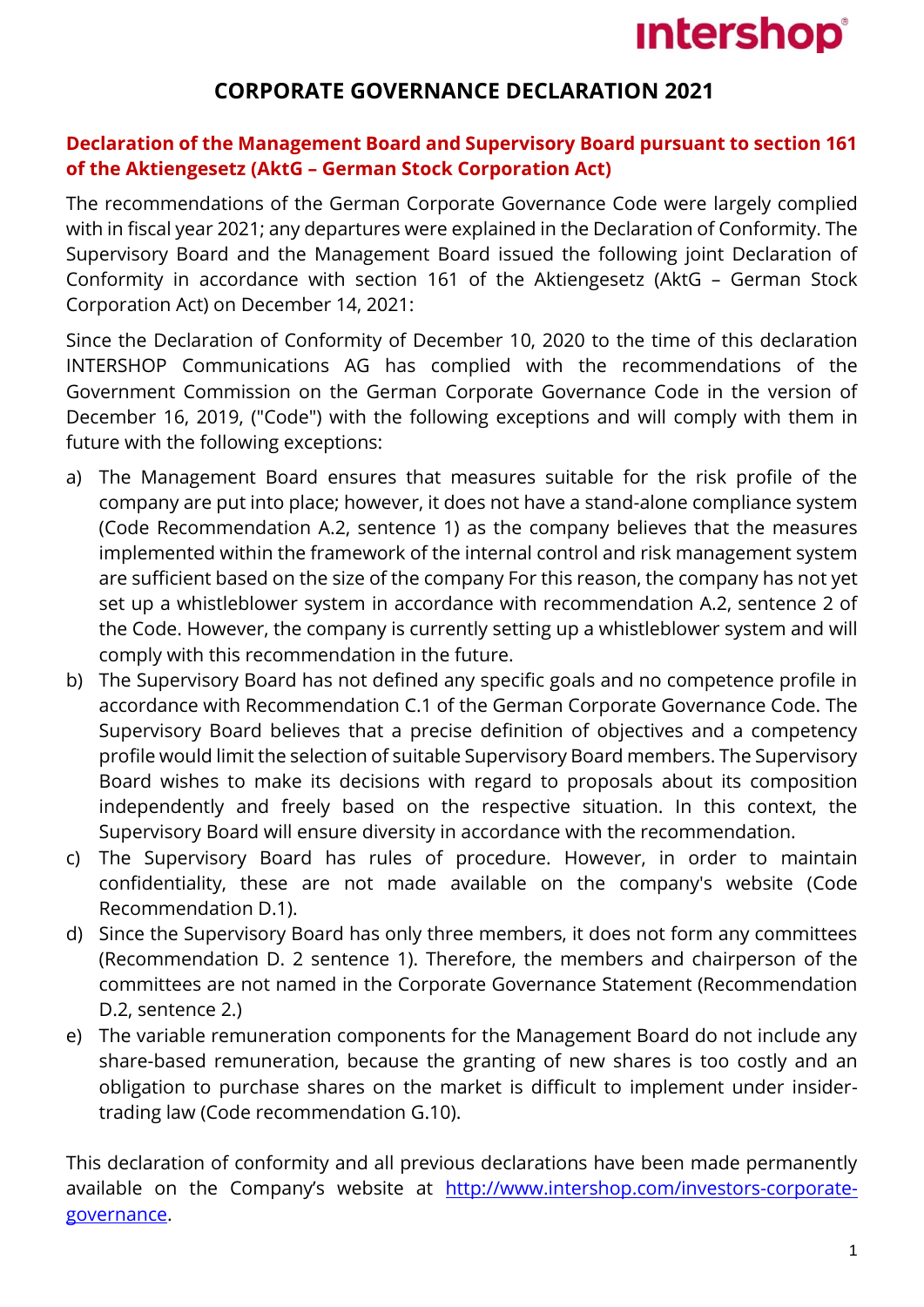#### **Remuneration Report**

The Remuneration Report for the 2021 financial year along with the auditor's report will be published on the company's website at<https://www.intershop.com/de/verguetungssystem> immediately after adoption of the resolution on the 2021 Remuneration Report by the Supervisory Board and presented to the 2022 Annual General Meeting. The applicable remuneration system for the Management Board and the Supervisory Board, approved by the annual general meeting of INTERSHOP Communications AG on May 6, 2021, is available at [https://www.intershop.com/de/verguetungssystem.](https://www.intershop.com/de/verguetungssystem)

#### **Corporate Governance Practices**

Beyond the recommendation of the German Corporate Governance Code, the company does not follow any other corporate governance practices, e.g. its own code of conduct. The company considers suggestions of the Corporate Governance Code as far as possible.

## **Information on the Management Board's and Supervisory Board's principles of work, as well as their composition**

In accordance with the fundamental principle of German company law, Intershop is subject to the dual management system, which requires the separation of the management body (Management Board) and the supervisory body (Supervisory Board). Both bodies cooperate in the management and supervision of the Company.

The **Management Board** is responsible for managing the Company with the goal of creating sustainable value. The Management Board jointly develops the Company's strategy and ensures that it is implemented in consultation with the Supervisory Board. The Management Board must manage the Company's business in accordance with the law, the Articles of Association, and the by-laws. The principle of joint responsibility applies; this means that the members of the Management Board are jointly responsible for the management of the entire Company. The principles of the Management Board's work are summarized in the Bylaws of the Management Board. In particular, these by-laws govern the adoption of resolutions and the allocation of responsibilities. The By-laws of the Management Board also include a list of transactions for which the Management Board requires the Supervisory Board's approval.

The Management Board currently consists of one member who is also the Chairman of the Management Board. The number of members of the Management Board is determined by the Supervisory Board, which can also appoint a Chairman or a Spokesperson and Deputy Chairman of the Management Board.

The Management Board provides the Supervisory Board with regular, timely, and comprehensive information about all aspects of business development that are material for the Company, significant transactions, and the current earnings situation, including the risk situation and risk management. Where business developments deviate from earlier forecasts and targets, these deviations are discussed and the reasons given in detail. The Management Board also reports regularly on compliance, i.e., the measures taken to meet legal requirements and internal guidelines, which is also the responsibility of the Management Board.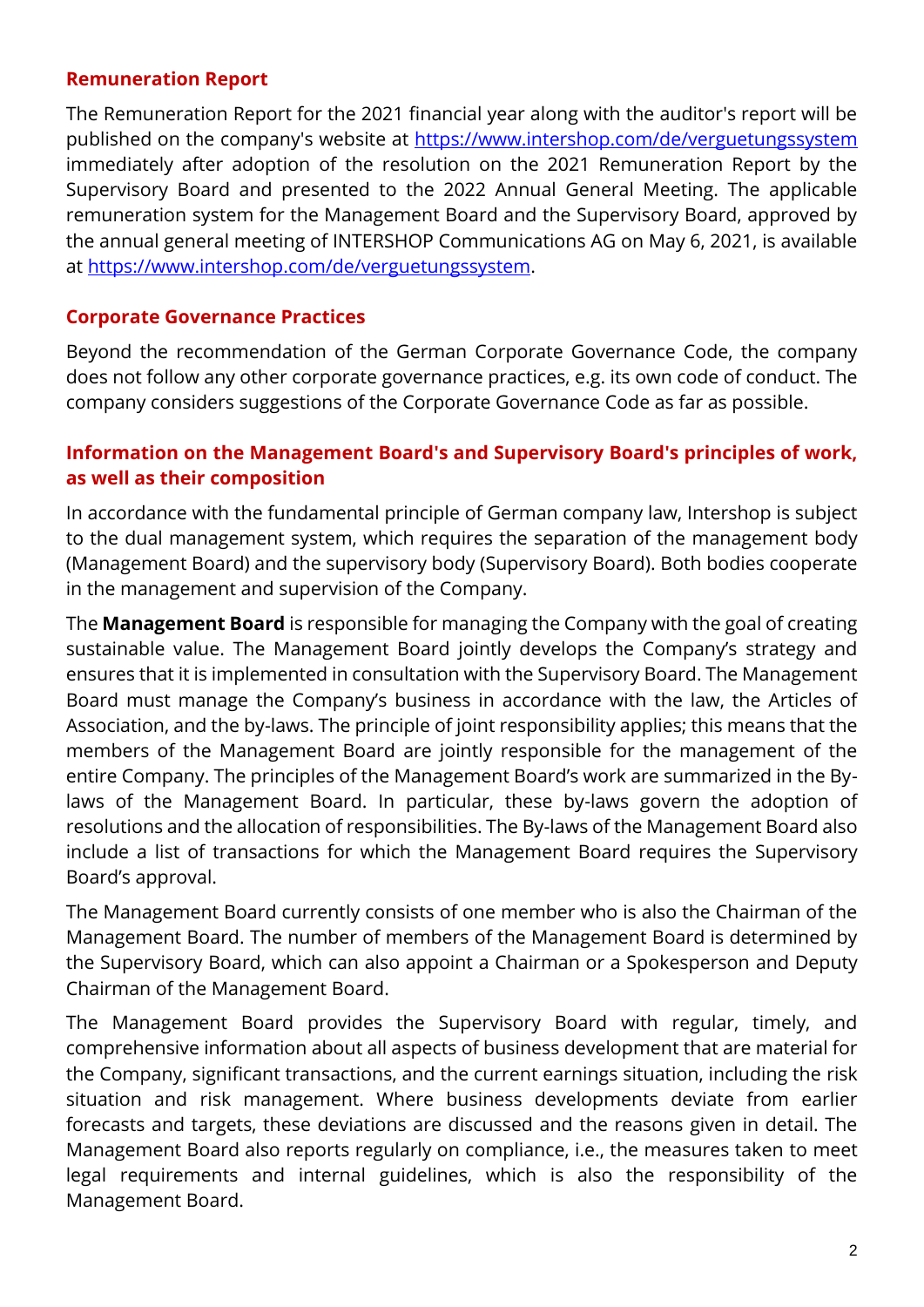The **Supervisory Board** advises the Management Board on the management of the Company and monitors the Management Board's activities. It appoints and dismisses the members of the Management Board, resolves the compensation system for the Management Board members, and sets their total compensation.

The Articles of Association stipulate that the Supervisory Board must comprise three members. Its regular term of office is five years and ends at the Annual Stockholders' Meeting that resolves the approval of the Supervisory Board's activities for the fourth fiscal year after the beginning of its term of office. It must perform its duties in accordance with the provisions of the law, the German Corporate Governance Code, the Articles of Association, and its By-laws. The Supervisory Board must be consulted on all decisions of fundamental importance for the Company. The By-laws of the Management Board therefore stipulate certain transactions – such as major investment projects, acquisitions, and employment contracts above a certain amount – that require the Supervisory Board's approval. The Chairman of the Supervisory Board represents the Supervisory Board externally and in dealings with the Management Board. He chairs the Supervisory Board meetings. No committees were established because the Supervisory Board only comprises three members. In addition to its reports at the Supervisory Board meetings, the Management Board regularly informs the Supervisory Board about current key developments at the Company and the related measures required, as well as about the forecast for future quarters.

D&O insurance has been taken out for all members of the Management Board and the Supervisory Board; a deductible of 10% was agreed upon for Management Board members in accordance with section 93(2) sentence 3 of the AktG.

## **Age limit and long-term succession planning for the Management Board**

The agreement with the Management Board Member stipulates that the membership on the Management Board ends when the standard limit of the statutory pension insurance is reached. For long-term succession planning, the Supervisory Board, in consultation with the Management Board, estimates the time to fill the Management Board positions, i.e. at what times in the future will it become necessary to appoint a Management Board member and how long will an existing Management Board member remain available. The defined diversity objectives and strategic corporate criteria will be considered when appointing members. For existing agreement with Management Board member, an extension of the agreement will be renegotiated with the Supervisory Board in good time before the agreement with the Management Board member expires.

## **Self-assessment of the work of the Supervisory Board**

The Supervisory Board regularly assesses the effectiveness of the performance of its duties. The work of the Supervisory Board members is discussed several times a year at the Supervisory Board meetings. In addition, a self-assessment takes place via a questionnaire which must be answered by each Supervisory Board member at certain intervals, but at least every two years.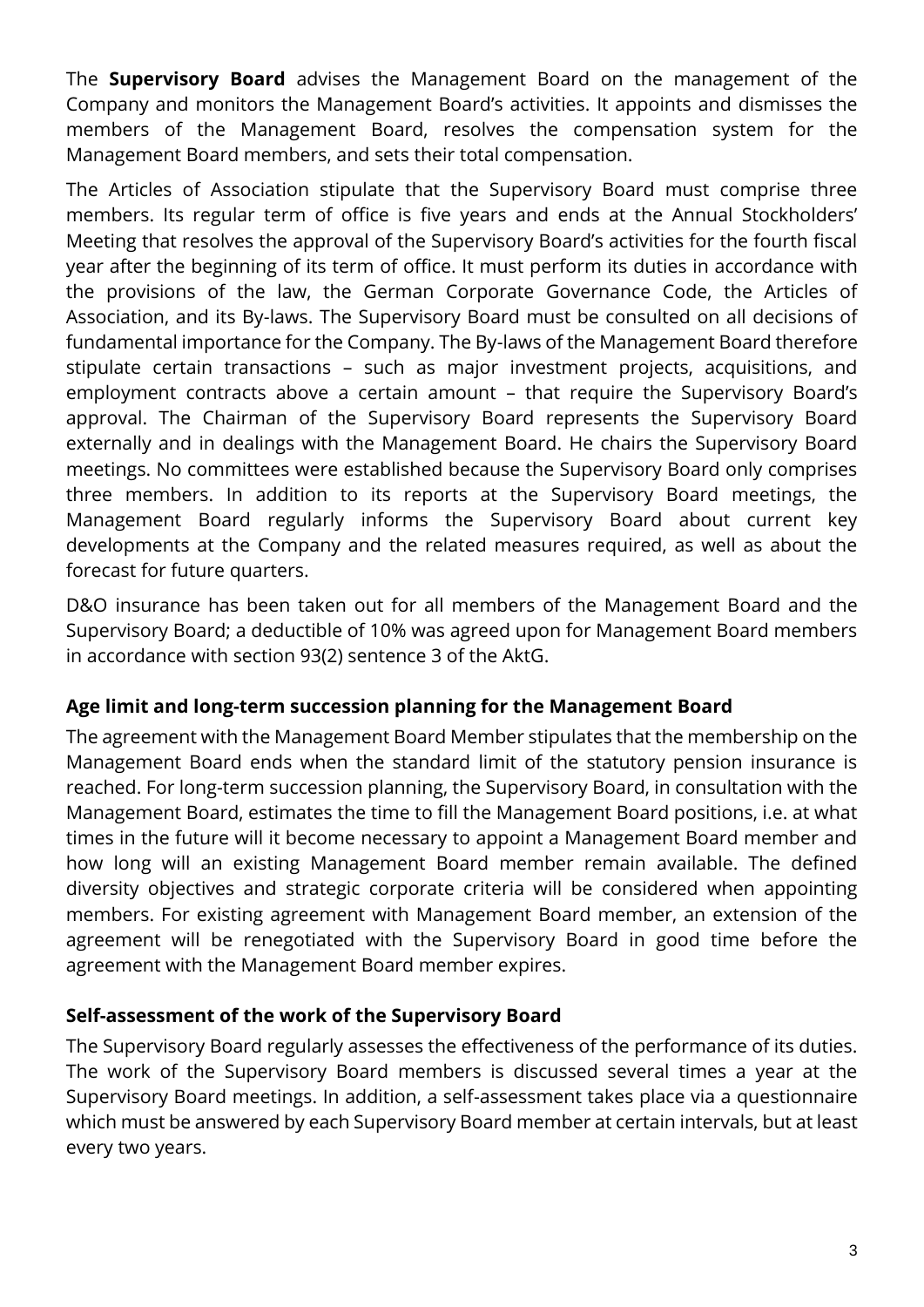#### **Information on setting the women's quota**

The target figures for the proportion of women on the Management Board and the Supervisory Board were set by the Supervisory Board as per Section 111 (5) AktG by resolution of June 21, 2017 for the period until June 30, 2021 and of July 1, 2021 for the period until June 30, 2025 in accordance with the actual share of 0% and achieved for the reporting year 2021. Due to the size of the committees of three members on the Supervisory Board and one member of the Management Board, the Supervisory Board is of the opinion that a binding specification of a higher target figure is structurally not appropriate at this time, as this would restrict the selection of suitable candidates and thereby limiting the ability of the committee to act. The Supervisory Board would like to be free to adopt individual decisions in the respective situation in the interest of the company. However, the Supervisory Board will continue to make every effort to give preference to women with equal qualification, in order to increase the proportion of women both on the Supervisory Board as well as the Management Board.

The target figures for the proportion of women in the two management levels below the Management Board set by the Management Board as per Section 76 (4) AktG, were set to 26.92% for the period until June 30, 2021 by the resolution of June 21, 2017 corresponding to the existing proportion of women as of June 2017. The target figures adopted on July 1, 2021 for the period until June 30, 2025 were reassessed to 28.57% in keeping with the actual proportion of women at the management level as of June 2021. By the end of 2021 the achieved quota of 25.93% was below the target figures for INTERSHOP Communications AG, because when recruiting new managers, the positions could not be filled by women despite intensive efforts on the part of the company. Since a separate consideration and target setting for each of the two management levels below the Management Board would not be structurally appropriate, the Management Board decided to set only one target figure for this management level as a whole.

## **Diversity Concept for Management Board and Supervisory Board**

The Supervisory Board has adopted a diversity concept for the composition of the Management Board, which consists of the following elements:

- As a rule, the membership in Management Board ends when the standard limit of the statutory pension insurance is reached;
- The target figure set by the Supervisory Board for the proportion of women on the Supervisory Board in accordance with section 111(5) of the AktG;
- Management Board members should have many years of leadership experience and, if possible, have gained experience in various industries and professions;
- The Management Board members should have international management experience;
- The Chairman of the Management Board shall preferably be replaced by an existing Management Board member.